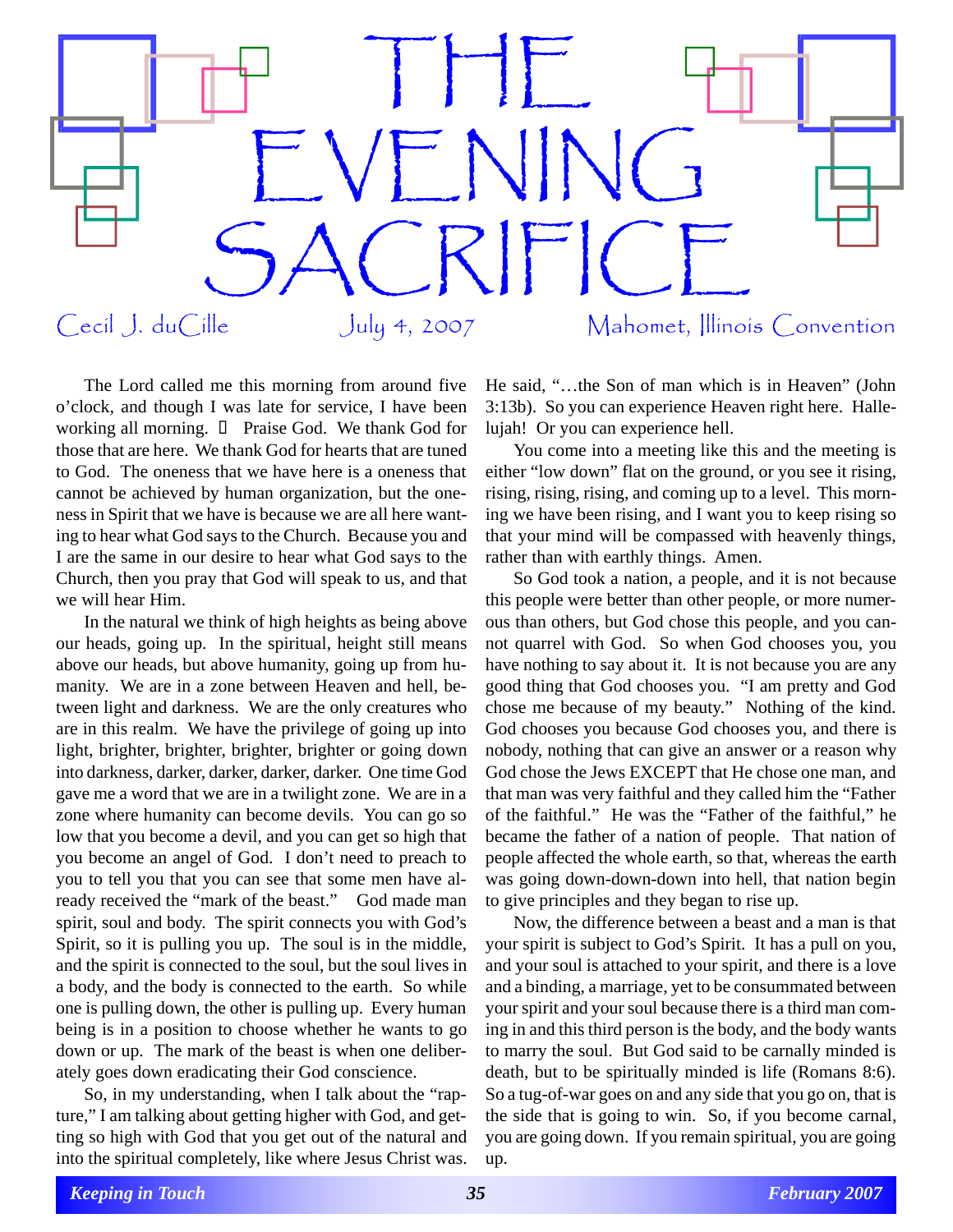This morning, we want to encourage you to be spiritual, and to actually turn your mind to the things of God. Now, God wrote things in the Bible for the Jews. He talked to them and He showed them life. He made certain promises to them, and He made everlasting promises to them. Now, can you make an everlasting promise to a person or a thing that is not everlasting? How would you like that? My mother used to say, "It is like a side pocket to a dog." Give him two beautiful side pockets. He has no hands. Now, God would not make an everlasting promise to a people who were not everlasting, and for a long time, we could not differentiate between what the Old Testament and the New Testament were saying. But God did something. He sent a man named Paul, and that man studied. He was a doctor of Old Testament law. He knew all about the law. Then all of a sudden, God knocked him down on the road to Damascus while he was going to persecute

Christians, and took him unto Himself. He went fourteen years out into the desert to understand what God was doing. He didn't just jump up and start preaching. Fourteen years; and after the fourteen years, he came to teach the Church what God had been saying in the Old Testament as against the New.

Now, the Old Testament is what we call the "shadow." Now, you cannot have a shadow unless you have a substance. You must have light, you must have substance and then it casts a shadow. So therefore, the shadow is there, the substance is here, and the light is here. And if you come towards the substance, when you meet the substance, then you don't have to look at the shadow again. But if you cannot understand the substance, you will look at the shadow and you will see an arm sticking out. You will say, "He has an arm," and you will know exactly where the arm is because that is where the shadow is.

What I am saying to you is that we are going to read the Old Testament this morning. All I am saying is that we are going to read some of the things in the Old Testament and we are going to read some of the promises that God gave to Israel, which promises Paul gave to the Church. Let's turn around to Exodus 19. We want to talk about the "evening sacrifice." That is the Word that we are going to bring to you: "The Evening Sacrifice." Hallelujah! For there was a sacrifice in the morning, and there was one at noon, but we are involved in the "evening sacrifice." So that is what we are going to talk about.

Exodus 19:3, *And Moses went up unto God, and the LORD called unto him out of the mountain, saying, Thus* *shalt thou say to the house of Jacob, and tell the children of Israel;* Come on, now. Why would God say Jacob and Israel? Isn't Jacob Israel? But Israel is not Jacob. Are you with me? All right. Let's go on. Jacob means the carnal Jew, and in scripture, for us, we translate it as the carnal Christian. Israel is the whole Church. So, He wants to speak to the carnal Jew, the carnal Christian, and to the whole church.

*4 Ye have seen what I did unto the Egyptians, and how I bare you on eagles' wings, and brought you unto myself.* Therefore our destination is Christ. He is bringing us unto Himself. It sounds very selfish, but I love when God is selfish, (amen) because He is bringing me unto Himself. That means that I am going to melt into Him and am going to become a part of God. Can you imagine that? God is promising a people that He will redeem them from their naturalness, from their carnality, and bring them unto Himself.

*4 Ye have seen what I did unto the Egyptians, and how I bare you on eagles' wings, and brought you unto myself. 5 Now therefore, if ye will obey my voice indeed, and keep my covenant, then ye shall be a peculiar treasure…* and an holy nation. *<sup>6</sup> …These are the words which thou shalt speak unto the children of Israel.*

> Now, we love treasure. We love treasure. I think if a treasure came here now and they put it down outside and said that anybody who could get out there first would get as much as they could take, this place would be emptied in a short

> > space of time. Everybody would run out to get some treasure. Have you ever thought about what God

counts to be valuable? Now, we count money. We count gold as the epitome of money. Gold, we count gold, and God counts you as His treasure! In other words, YOU make God rich. That is the value of humanity before God. He says, "You are My treasure." He says, "I will take you as a peculiar," not just an ordinary little stone, but as *a peculiar treasure unto me above all people: for all the earth is mine:*

*6 And ye shall be unto me a kingdom of priests…* What is that? What is that? Do you know that when you lay hands on a person that you are actually putting your life on the line for that person? Did you know that is what it means? Did you know that God made the people of Israel lay their hands on the priest and confess their sins over him, and their sins left them and went into the priest? Amen. You know, I have seen it happen. We had situa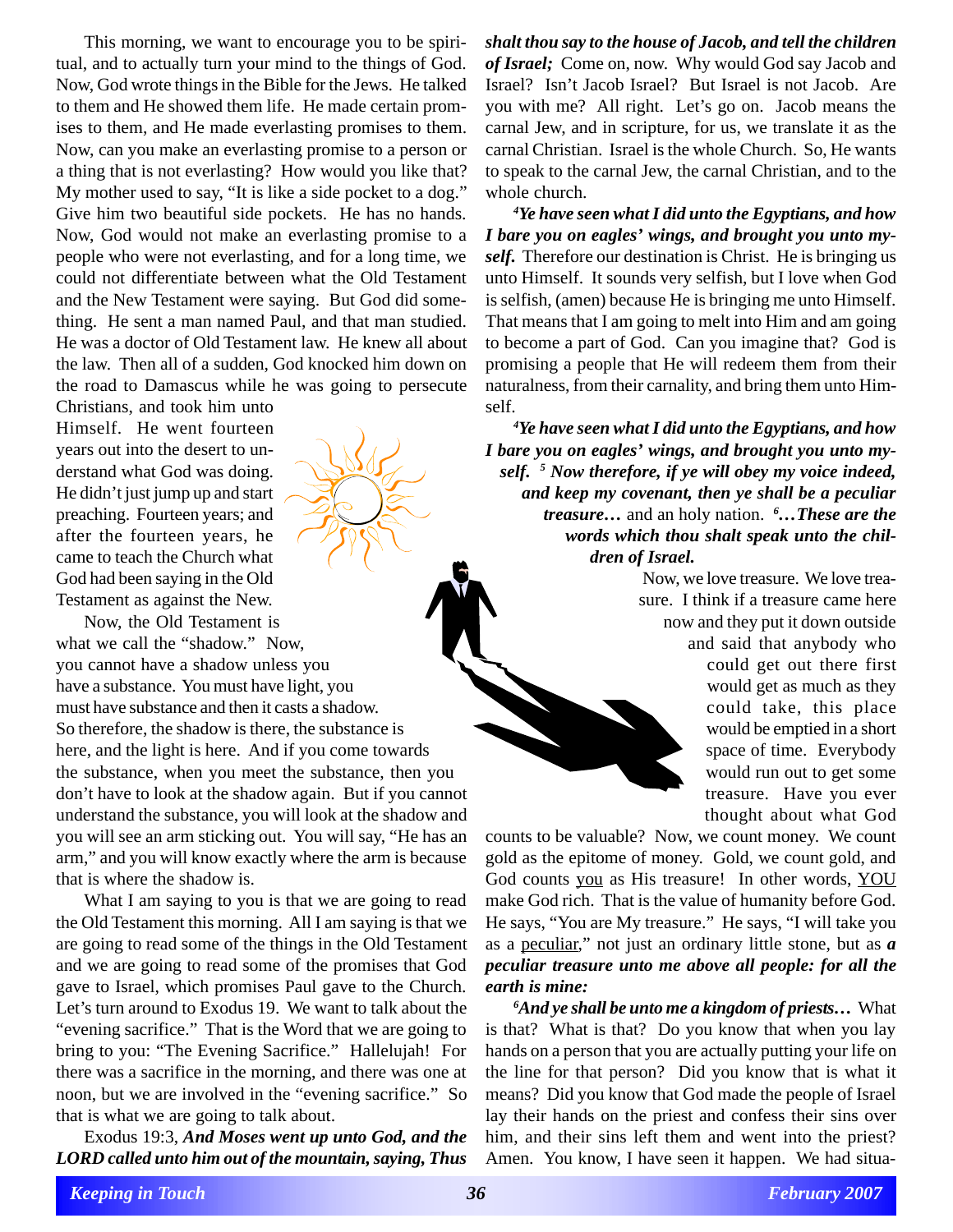tions where brothers laid their hands on people and they didn't have the spiritual virtue or energy to counteract that thing that was in that person and it came back upon them.

One day, we were called up into a mountain top to go pray for a woman who was possessed with some devil. We all left to go and this young man took a short-cut through the bushes and got up there first. What he wanted to have was the glory of being the person who delivered the woman. If you have those kinds of things in you, keep away from demons. They will kill you because they can spot a wrong thought anywhere. The boy ran up there. He laid his hands on the woman. When we got there, his hand was crippled. His hand was withered. And we never got him better. He started having epileptic seizures and he had them until he died. We could not bring deliverance to him. You have to beware of how you lay hands. Do you remember in Hebrews 6:1, Paul speaks of the "laying on of hands" as part of our foundation doctrine? You need to have that foundation doctrine well secured in your foundation. Do you understand? Because in the laying on of hands, you are actually accepting unto yourself the problem that the person has.

When the woman had the issue of blood… You can imagine that it was some sin that gave her that issue of blood. Now-a-days we might say it was some sort of venereal disease. She grabbed the hem of Jesus' garment and Jesus said, "I felt virtue come out of Me" (Mark 5:25- 33). Do you realize that when you lay hands on a person that you are giving out virtue? YES! He said, "I felt virtue come out of Me." They said, "But everybody is touching You and rubbing up against You." He said, "No, no. Something else: there was a deliberate action that pulled the virtue out of Me." Do you know what action it was? Faith. The woman believed it! I am telling you - you do not know how strong faith is!

There was a case where a sister that I know - we used to fellowship with them - was sick and she went into the hospital. They had two people in the room. On the bed beside her was Sister Walsh. I'm saying her name, because if she hears this tape, I want her to get in touch with me. There was this woman, Sister Walsh, on the bed and she had been in a car accident. The car had turned over on her side and she had been pinned underneath the car. The hip bone was crushed and when they took her to the hospital they had to take out this bone (part of the pelvis). But they had to take it out, so the rest of the leg was just hanging by flesh. There was no bone there. She was on the bed beside this sister friend of mine. They were preparing her for amputation, but she was too weak, so they had to strengthen her up first before the amputation. So the sister said to her, "Don't let them amputate your leg. I know a man who will pray for you and your leg."

Come on, now - I am talking about faith! One person,

a stranger, lying down on a bed, tells you that she knows a man, who if he prays for you, you will walk, although you don't have a good leg to stand on. She believed it! My God! SHE BELIEVED IT! She believed it with all her heart that she told the doctor, "NO! I will not amputate." The doctor said, "You are an idiot!" He said, "This is going to kill you." He said, "You will be dead soon." It so happened that she was a nurse, and one doctor in her hospital got so mad. "Some idiot made a fool out of you and you are going to die." He got so mad that he said, "If you walk, I will serve God for the rest of my life." That was all that God wanted to hear.

I was in a meeting at a school where I taught. We had one brother from America there preaching. When the meeting was over, I was walking to my classroom and suddenly a woman ran down and grabbed me and said, "HERE IS THE MAN! HERE IS THE MAN!" I thought I was being mugged. So when another lady came down, she said, "Brother duCille, this is Sister Walsh; I want you to pray for her." And they told me the story of what had happened to her. I felt so inept. I had no power to pray for her. I felt wretched. I said, "All right, sister. You go home and my wife and I will pray, and we will see what God will say." We were really afraid of the situation - the woman had no hip and we were to pray for her that she could walk. Well, she never stopped bothering me. I mean, I had no rest. I would be going to do something and the phone would ring - "Are you coming now?" "No! I'll come tomorrow, another day." She kept on and she kept on until my soul got bitter in me. I said, "My God, You will have to heal this first." So, we were at the school and suddenly the Lord said, "GO!" I spoke to Mavis, and we closed up our classes and decided to go. We went and it began to rain behind us. We ran to the bus and the rain followed us and when we got on the bus, the rain came on the bus. The bus took us to her house, and the rain was behind us again, and we ran to get to her door, and we got into her door and the rain came down in showers.

We began to tell her about Jesus. But she was patiently waiting. She didn't want to hear anything else but for us to pray for her. FAITH! I'm telling you, FAITH will do anything! We knelt down. Mavis knelt there, I knelt there, and this woman sat up on a high chair with her leg hanging down. I held on to the leg, Mavis held on to the leg, and do you remember what you felt in Africa, brother? An energy, an electrical charge was coming through the woman's leg and shaking my hands. I said, "Mae, do you feel anything?" She said, "Yes." So I said, "Take your hand off of it." We took it off and no charge. We put it back and this electrical charge was jerking our hands. And we said, "In the name of Jesus Christ, just walk!" Remember now, she had on a brace because she had to have on the brace to be able to even use the crutches.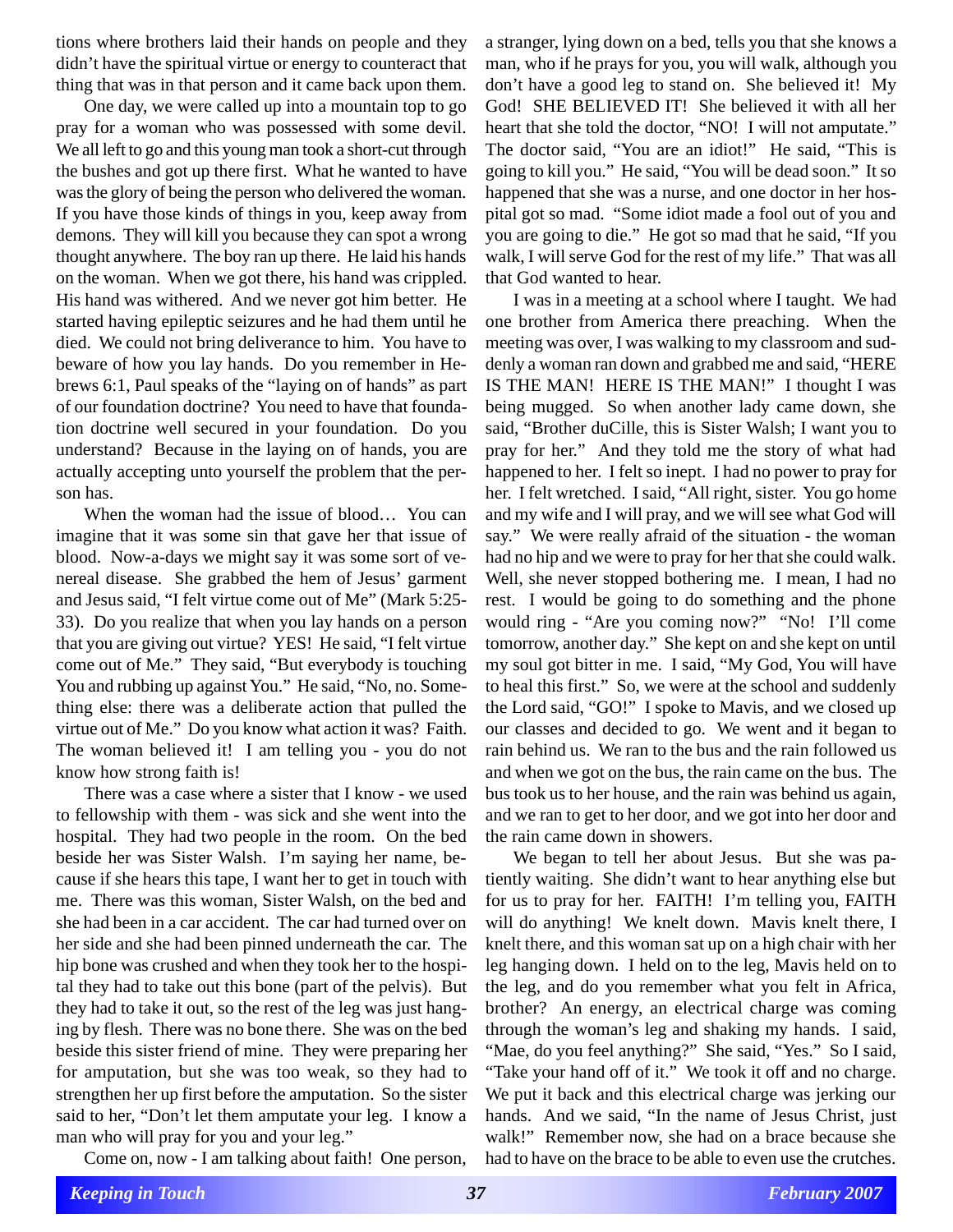So she took off her brace and we said, "All right!" I held her one side and Mavis held her other side and we walked around the table. Then she walked around the table. She said that she was feeling like she was falling down on her face, so we said, "Okay, you keep on." By the time we had finished with her, she was walking on her own, walking up and down praising God!

So, she put on the braces the next morning to go to work and she said nothing to anyone. At midday, at lunchtime, she was sitting on her high chair with her legs hanging down and one of the nurses came up to her. God can use sinners, you know? The nurse said to her, "Walshy, you look to me like you could walk. I guarantee that you can't come off of that thing and walk to me right now." The girl came off and walked to her and she almost fainted. I didn't go back to check up on that doctor, but brother, I don't think God will let him off the hook.

FAITH! By FAITH then, we are going to fit the bill of God - not because we are righteous, not because we are pretty, not because we are good, not because we are better than anybody else - BUT BECAUSE WE BELIEVE WHAT GOD SAYS. He will make you a royal priesthood. Now, God created the priesthood to be a mediator between God and man. Do you know that is what a priest is? So when Jesus Christ came, Jesus became the mediator between God and us. So, the priesthood was abolished. (chuckle) But then, He said He had a new priesthood after the order of Melchizedek (Hebrews 7:11). Who is this Melchizedek?

Abraham went to battle and he overcame the five kings of Sodom and Gomorrah, and when he was coming back, there came a man to him. Abraham said, "Who are you?", and the man said that He was the king of Salem (Genesis 14:18-20) and Abraham recognized that it was God and he gave Him a tenth of all, his tithes. You know, I always wondered what He did with it. (laughter) Maybe He just put it up into smoke or something. But he gave to this King of Salem and Salem is Jerusalem. Yes! City of peace! So this situation brings us into something new - a new order of priesthood has been created.

I said to God, "Lord, help me! Help Jamaica!" God said, "Will you stand in the breech?" Amen. You are standing in the breech for many people. The life of the whole world is depending on a royal priesthood, a holy nation, and a peculiar people at this very time. Now, it is hard to believe and many people don't believe it. But you have a boy, and the boy will not obey you. You say, "Don't do so and so! Don't do so and so!" He says, "Well, I am a man. I can do what I want to and you are not responsible." Do you know what happens? Down the road, when he gets into trouble, he comes right back to you. The whole trouble and everything is laid at your feet. You are responsible. God made me responsible for Jamaica. I asked Him, I said, "Lord?" He said, "If My people who are called by My name." WATCH IT, NOW! Beware of what you lay hands on, because the moment you lay hands on it, you become responsible for it. "If My people who are called by My name will humble themselves, and pray, and seek My face…" (II Chronicles 7:14). He said He would hear from Heaven and what would He do? He would forgive your sins. In other words, He would make you a priest and heal your land. Don't you understand?

But then, turn it in the converse. If My people - that "if" there is a terrible thing - do not seek My face, do not humble themselves, do not pray, I will not heal their land. Are you there? We are talking about the evening sacrifice, and I don't know if we will still be friends after I am through. I don't know if we will still be friends.

I want you to turn with me to Leviticus 14. Remember, I told you I was going into the Old Testament. If we don't go there, we won't see certain things that we need to know. I talked to you about the boy, the child. I have had some of them to deal with. They refuse to obey rules, refuse to walk in Christ, refuse to do righteousness. "I am a man. I can do what I want," and then the trouble comes down. To this day we are under the pressure of the trouble because there are some things that you can do in life that are everlasting. Amen. When you went to that girl and told her you loved her and wanted her to marry you, you made an everlasting covenant. Amen. There is no way you had better not think of how to get out of it, because it is everlasting. So you can do some things, and some of the things that we have done in life, they are everlasting.

Now therefore, there are certain sins that are committed in the world that cannot be abrogated, the people cannot get deliverance unless somebody else rises up and takes responsibility for it. I am going to give you another story. I'm a story teller, right?

One day, I went up to my brother's house. My brother went to preach in an area that was Satan's kingdom. You remember one scripture that says "you dwell where Satan's seat is?" (Revelation 2:13). Well, this place is one of the places in the world where Satan's seat is, and he went up there to preach. He started preaching and got a church and people began to be delivered, so that means that God was with him. I went up to visit him, and with me was my assistant. In those days we called them "deacon." (laughter) The deacon was a 250-pound man. He was the strongest man I had ever seen. When he stomped, the windows rattled, and when he shouted, praise God, the windows rattled. Now, I am not telling you anything that is not true. So, can you imagine what it did to your ears sometimes? This brother, I'm telling you that about him because this is one of the reasons that caused the trouble. We went up to visit my brother and the moment that I stepped into his house, I got totally crazy. I didn't do it. I just stepped into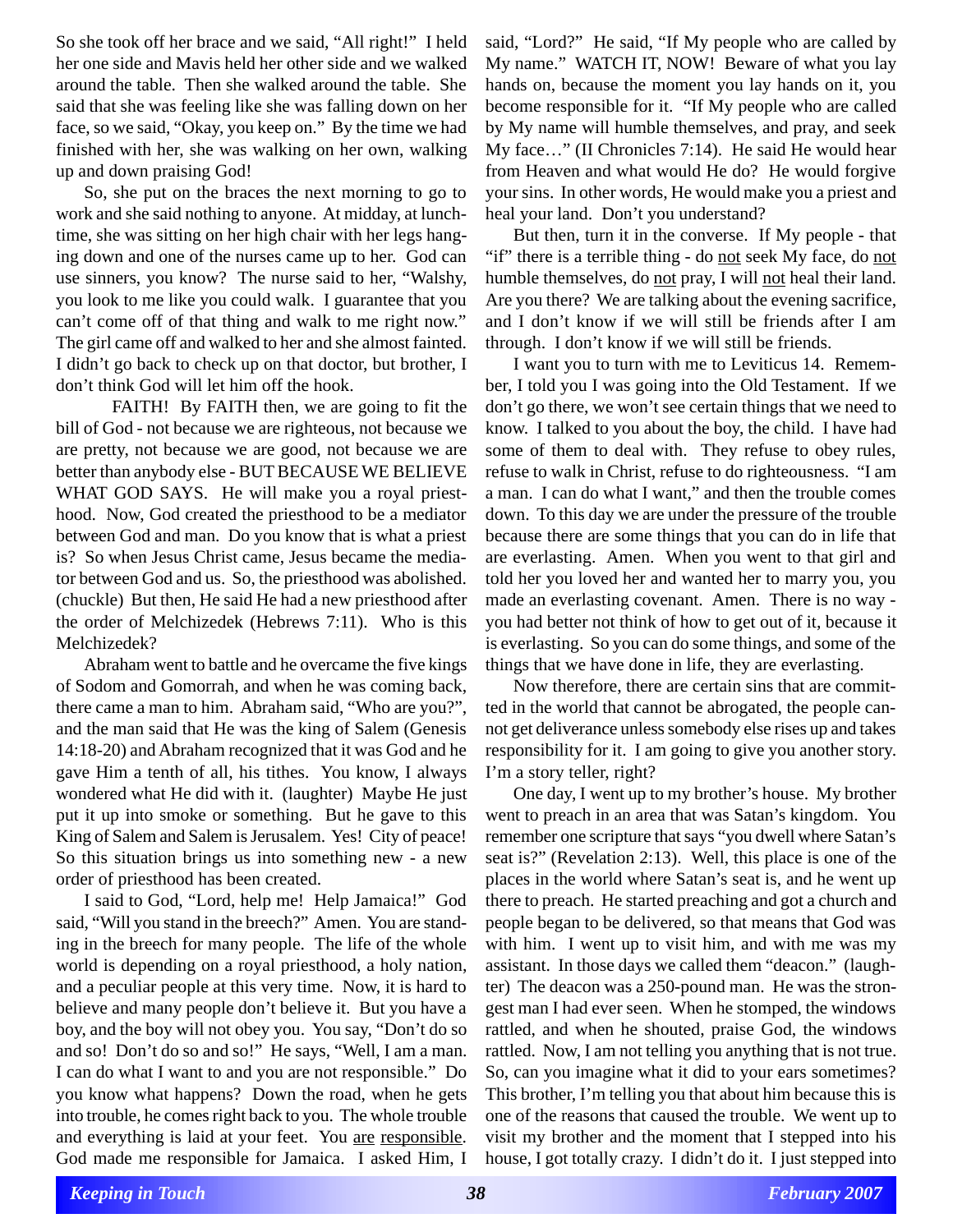his house and I began to shout and to rebuke the devil from out of his house. Amen. His wife took sick. They had to ask me to leave because it was so bad. We went on so bad that a crowd began to come down, and of course, he was a pastor of a church and we had to leave. But the work wasn't done and she took sick. Her sickness was peculiar because one day she would have one disease, and the next day it would be another. So she had polio. You all know what polio is? The limbs begin to be contorted and twisted up and this polio took a hold of her. I did not know. I was 70 miles away now and my mother called me and said, "Cecil," (she didn't say Cecil, but let me say Cecil). She said, "Your sister-in-law is dying and they are afraid to tell you because you might come and make a ruckus and blow down the hospital or something like that."

So, I started fasting. I called the whole church to fast. Monday morning we got into fasting and as I knelt down, an angel came before me. He said, "Hold this." He gave

me a handle to hold, and he kind of pulled it like it had some extension, and he pulled it out. He went one measure, and he went another, and I was following him. When we got to the crossroads, about two or three miles from where we started, he stopped. He looked back at me and he said, "Who is going to pay for this?" And when he did that, my heart just leapt with fright. "Who is going to pay

for this?" And I said, "I will." He said, "All right," and he kept going. We got to the university hospital, which was seventy miles away. She was lying in the bed contorted up. This was the university hospital that had all the young doctors around observing how the polio was taking charge of the person, and this teacher was there. The angel went in and he took a shaft and he pushed it right down into her chest. And he turned to me and he said, "Okay." I knew that I had to push it, and I said "In the name of Jesus!" and the woman jumped up into the ceiling and was totally healed.

Now, what kind of a payment? Why did I have to pay for it? In a spiritual sense, all the demons - hear me, now - all the demons that were on her CAME ON ME, and if I didn't have the virtue of God to get rid of them, I would be like her. Glory to God! Amen.

When you are called unto the priesthood of God, you are called unto suffering. Wife, if your husband is not walking in God, you are called to suffer and to bring him

to his knees by the power of Almighty God to serve God. Yes. When I saw my brother in sin, I said to God, "It is either that this man is going to be saved, or You kill me." I said, "No more food to my mouth until Frank praises God." I stopped eating that day. Yes. Sunday. I went to work Monday morning, and Saturday when I came back I couldn't find him. The next Sunday he was saved and speaking in tongues.

God says that "the Kingdom of God suffereth violence, and the violent take it by force" (Matthew 11:12). If you don't mean what you are doing, get out of the business! Amen. Too many people are content for their neighbors to go to hell. You are content for the people around to go to hell. You see them every day and within a few years, a lot of them will be in hell, and you are having your breakfast every morning. Don't you understand? God has created a people for the saving and the deliverance of the world. Somebody said, "But Jesus Christ died to save them. We don't have to do anything." Well, God said that you would

be like Him. The more that you get like Jesus, the more responsibility that you have for everything that happens around you, for God has created a people to CHANGE the world. Hallelujah! Amen.

> So we were looking at Leviticus 14:10, *And on the eighth day he shall take two he lambs without blemish, and one ewe lamb of the first year without blemish, and three tenth deals of*

*fine flour for a meat offering, mingled with oil, and one log of oil.* What did Brother Sonmore call it? Yes, a log of oil, he measured it and it is two gallons of oil. Now, how would you like two gallons of oil to be poured over your head? Amen. What are we talking about here? You and I know that Jesus Christ is the Lamb. Amen? Have you ever thought whether Jesus Christ was a "ewe" lamb, or a "he" lamb typology in scripture? Help me, please. The type in scripture, was Jesus Christ a "ewe" lamb, or a "he" lamb? He was a "he" lamb, or a "ram." This is telling us about three lambs. It says there is a "he" lamb, there is a "ewe" lamb, and another "he" lamb. Now, unless you can tell me what this scripture means, you know - I would really probably have to tell you what the LORD showed me. *11And the priest that maketh him clean…*

We are talking about a man who has leprosy. Now, in the Old Testament, leprosy means *sin*. Sin, uncleanness. So, we are all lepers. We were lepers, thank God. Amen.

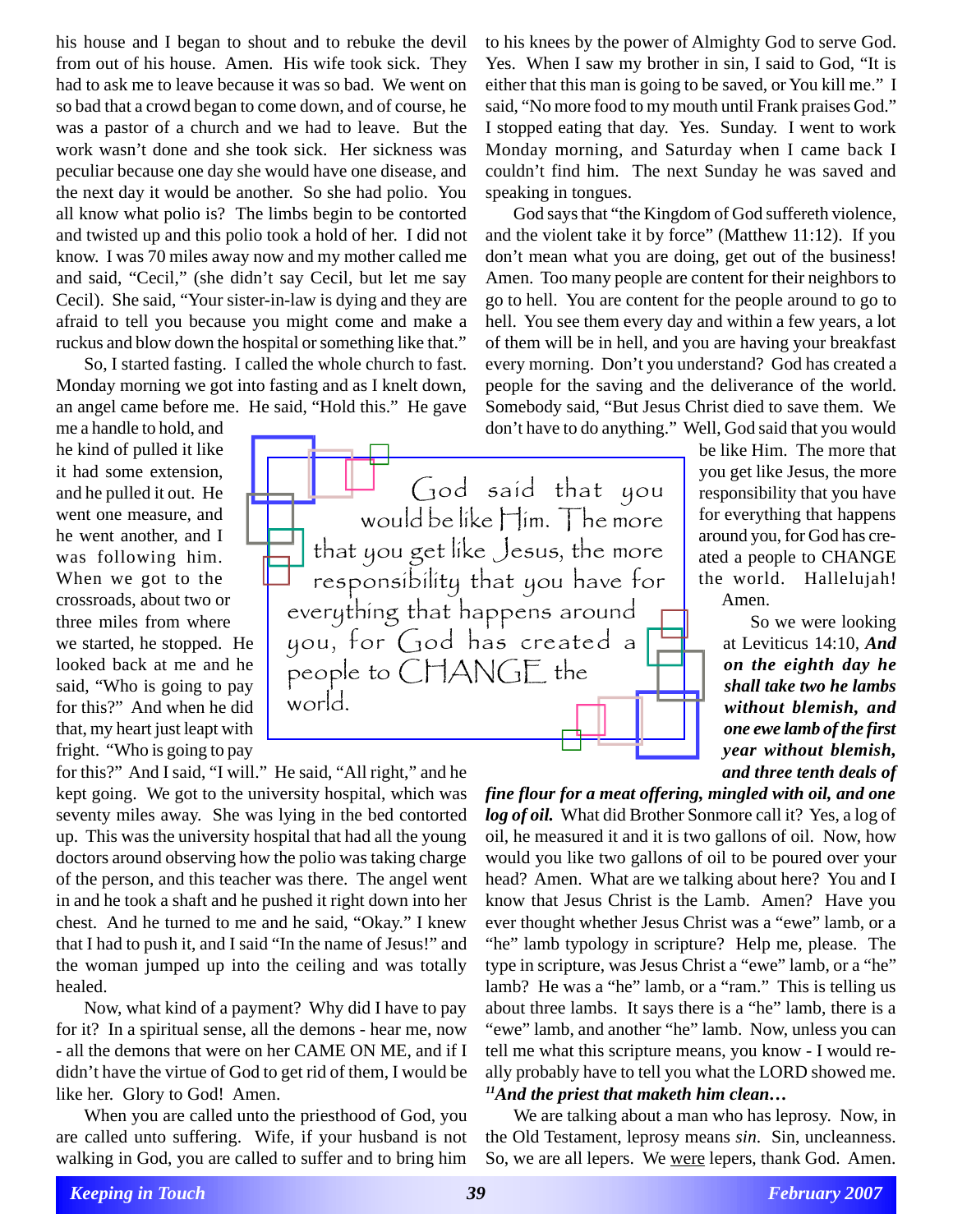We were all lepers and we have been made clean by the sacrifice of Calvary. But then, why were we made clean? It is that if God offered Himself - Jesus offered Himself for us, that we should not love our lives unto the death. We should also offer ourselves for the deliverance of our fellow man.

I'll tell you something. I'm skipping ahead, and showing you something here. Jesus died. Jesus brought salvation. There are good men out there who can't believe it. Do you know that? There are good people who can't believe it and they have to get to a certain place in conviction before they can believe it.

Now, let me ask you something, Peter. You have some neighbors, right? And they know you, right? Suppose your neighbors saw that you were arrested and condemned as a terrorist, and they decided to execute you. They executed you and your picture was in the newspapers and on the television, and everybody saw it, and your neighbors knew that you were gone. One day, exactly three-and-ahalf days afterwards, you walked over to your neighbor and said, "Hello!" Let's assume that your neighbor is an unbeliever. Come on, now! Tell me what would happen to that unbeliever? (Peter: "He would be a believer.") You have given absolute conviction. There would be no other reason for him to be an unbeliever after that moment. Hallelujah!

Now, the scripture says that when Jesus resurrected from the grave, the first person that He talked to was Mary Magdalene. And when she ran in to tell the brothers, they said she was "gone;" she was hysterical. They couldn't believe it. Imagine that Jesus told them time and time again, "After three days I will rise again." They didn't understand what it meant. They had never seen anybody rise - BUT yet they saw Lazarus! But somehow or the other, it was too good to be true. Amen.

Now, those were believers, and yet the power of unbelief was so strong on them. Now, if they would kill all of us and the next three-and-a-half days we would start walking the streets of Champaign and Bratislava and the Czech Republic, - what would happen to all the people who knew us and knew we were killed and who were unbelievers? They would be shocked into belief!

Well, let me read a scripture for you, because you believe that I am giving you a hypothetical case, and it is not. Let us turn our Bibles to the  $11<sup>th</sup>$  chapter of Revelation.

**7** *And when they shall have finished their testimony, the beast that ascendeth out of the bottomless pit shall make war against them, and shall overcome them, and kill them. 8 And their dead bodies shall lie in the street of the great city, which spiritually is called Sodom and Egypt, where also our Lord was crucified. 9 And they of the people and kindreds and tongues and nations shall see their dead bodies…* Did you notice that? He is making a spectacle

of their dead bodies. *…see their dead bodies three days and an half, and shall not suffer their dead bodies to be put in graves. 10And they that dwell upon the earth shall rejoice over them, and make merry,* (Merry Christmas) *and shall send gifts one to another; because these two prophets tormented them that dwelt on the earth.* Brethren, the two prophets are nothing else but the Body of Christ, filled with the Spirit of Jesus Christ, (Hallelujah!) and the Word of God. You know, I turned to God and I said, "But God, can the Spirit and the Word die, and their bodies be laid in the street?" Do you know what He said to me? "Can't they?" (laughter) When He said that to me, I said, "Oh, yes." Jesus did, because Jesus was the embodiment of the Spirit and the Word, and He died and rose again. So, if there is not a nation, a generation of people who come forth, die and rise again in the physical flesh that men can see them… You cannot judge men with unbelief, because there is a type of man who would believe if that happened. There is another type of man that would believe if you would preach the Word to him. But God is going to wring the earth clean of every one that could be saved. And this is the LAST offering. Hallelujah!

You say, "But why was it necessary for the children, all the people of God to be killed?" They were eaten by lions. What an awful death that must be. They were burned with fire. Amen. They were put to the sword. Why was it necessary? Look at II Timothy 4. Here we see, *<sup>4</sup> And they shall turn away their ears from the truth, and shall be turned unto fables. 5 But watch thou in all things, endure afflictions, do the work of an evangelist, make full proof of thy ministry. 6 For I am now ready to be offered…* I thought we didn't need any more offering. *<sup>6</sup> For I am now ready to be offered, and the time of my departure is at hand.* So Paul is saying that because of his ministry, because of his stewardship, because of his priesthood, he was "ready to be offered." Do you know that the priest offered himself first? When he went to the Altar of Incense, he offered himself. The people put their hands on him and they confessed their sins before him: adultery, theft, lying, murder, and he took all of the sins and staggered in before God, and offered up for himself and for the sins of Israel. And the fire went up, the smoke went up and God accepted it. So therefore, there is an offering to take place in our time. An offering that soon will be, but let's read a little more about it because there were some people who were too poor to give the offering. Amen? Let's go back to Leviticus.

There were some people who were too poor; can you understand what that says? Some people were too poor to make the offering, therefore God said that they should get two doves and the doves would be the offering for that person - Holy Ghost. Yes, the Holy Ghost would come in.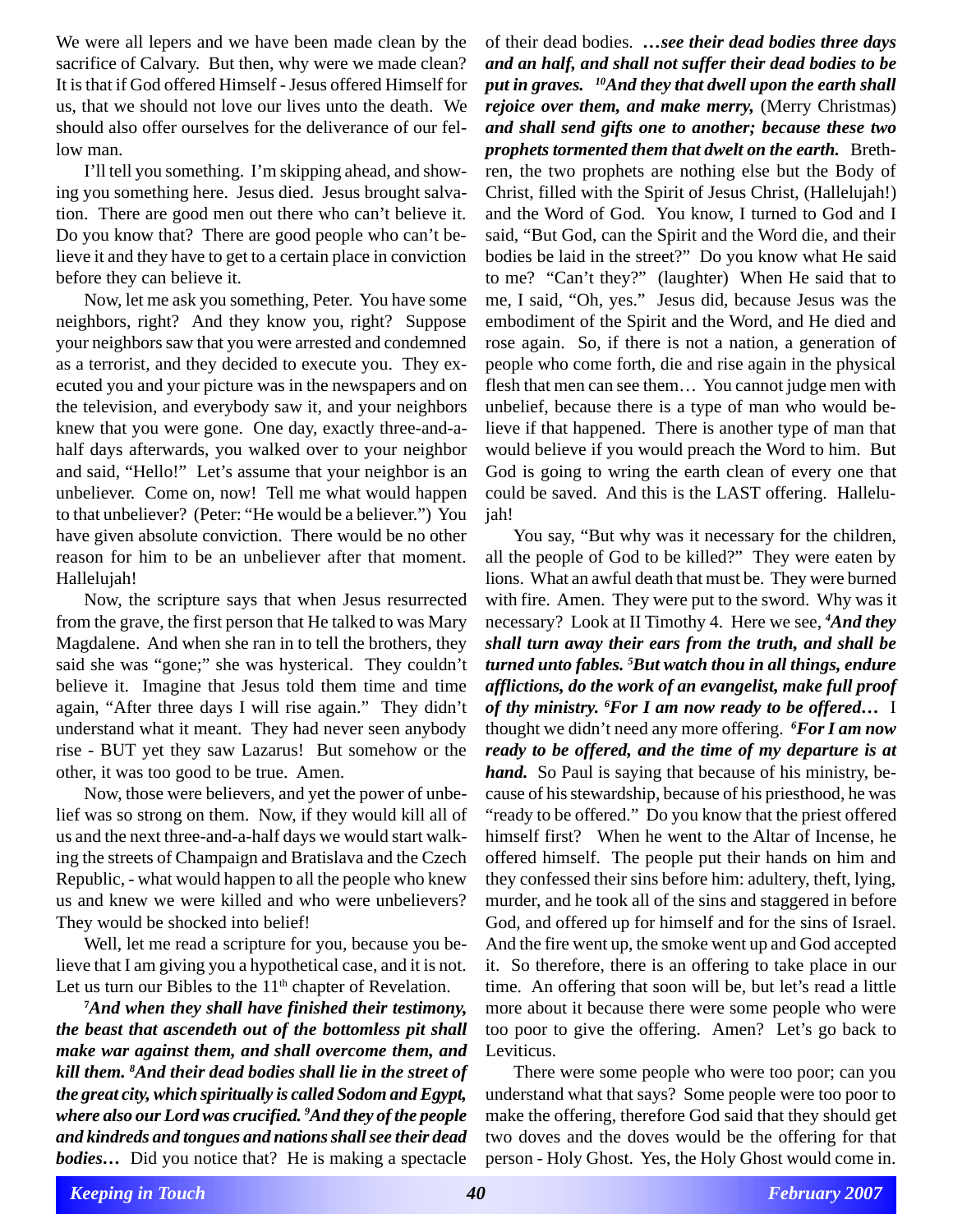Leviticus 14:10, *And on the eighth day he shall take two he lambs without blemish, and one ewe lamb…* "On the eighth day." What is that saying? That is saying that on the new beginning - eight is the number of new beginning - that God is going to create an offering. Now, Jesus first, then the Church became the offering. But how would you like to be a Jew? How would you like to be a Jew in the time before Jesus came, and all that the Jews went through? Sometimes I wonder why God said, "Go out there and kill the Amalekites." He said to kill them, kill their dogs, kill the cats, kill the cows and the goats, kill the children and the women. Most Christians say that shouldn't be in the Bible. Have you ever met any Christians who say that it shouldn't be in the Bible? Amen.

In Cuba there is very little AIDS. Castro handles AIDS like any epidemic should be handled. That is, you isolate the people who have the disease. Do you understand? If you had a communicable disease and you were sitting here with everybody, probably everybody would get outside and they would start having that disease, and it would spread. So you take the person with the disease and you put them in a special place, and you take care of them there. Amen? Some diseases, when they take hold, the disease of homosexuality, the disease of…some sinful diseases, God, in the Bible, handles it by fire. I don't know if you noticed that? Everywhere you see that disease, God burned out that place. Hallelujah!

Now, the Bible says that when Joshua went into Canaan land, God told him to burn the cities! The scriptures deliberately say, "But this city, the Lord said don't burn it and that city, don't burn it (Joshua 11)." Why? Why do you want to burn a city? Fire must burn up everything in



a disease that would destroy the whole human race. That's it. And God is GOD. God is GOD. Some of us don't approach God as GOD. We approach Him with reason. "No, that is not good. That is not right." You approach God who creates and de-

stroys, amen, and when He destroys, He is creating. Amen. He creates and He destroys.

I used to go, as a child, to a potter's house. This potter would teach us children how to make different vases and so on and so on. You had to have special clay. The clay had to be clean. Sometimes you would rub the clay and you would feel a little piece of something in it and you

would have to take it out and keep on molding. Sometimes the clay dies. Dead clay can't make pottery any more. You would have to scrape it off and put on a new lump. You create, you destroy. Nobody goes around and says that I am a man that destroys beautiful vases. "It was a beautiful vase, but it wasn't right, so I destroyed it - make another one."

God is saying to you that if we can trust God as being GOD, He said in this Bible in certain places that He destroyed it completely. He burnt out the cities; He did not leave a root or branch. You say, "Then why isn't He doing it now?" I'm telling you now, it is being done. It is being done, only the difference is that salvation… God says that where there is somebody who shed innocent blood, by man shall his blood be shed (Genesis 9:6). That is the law. Amen. But then, because of Jesus Christ, if you shed innocent blood and you repent, then the Blood of Jesus covers the innocent blood and the land is not marred with blood. But what we are doing is saving the murderers. We are saving the murderers and the murderers are being saved to murder more, and the spirit of murder is coming forth in them. You know, you read the Ten Commandments, and I do not understand why the translators put "thou shalt not *kill* (Exodus 20:13; Deuteronomy 5:17; Matthew 5:21)." Because when you put "thou shalt not kill," it is saying that those people who God told to kill, something was wrong. The Bible did not say so. It said, "Thou shalt not murder", and murder is different from killing, because the man who pulls the thing to execute or to hang someone who sinned, they are planning to hang him - someone who pulls the trigger - he would be a murder, just as the murderer that he killed. But he is not, because the Bible did not say, "Thou shalt not kill", it said "Thou shalt not murder" and they wrote "kill." You Bible students, please look it up when you go home. You look it up and you will find out that there is a word for "murder" and a word for "kill."

God Almighty is saying that He is creating a people and you are going to be in the company of the Lamb. In the morning, Jesus Christ died. Thank God, He gave us His Blood and He saved us from our sins. In the middle of the day, the Church and all those who went towards bringing this Church here - starting with Abraham and going right down through the whole nation of the Jews, bringing forth Jesus Christ, bringing forth life in my soul. We become the next lamb - the last lamb to be offered is the two witness company. Amen. Now, let me go on a little here.

*12And the priest shall take one he lamb, and offer him for a trespass offering, and the log of oil, and wave them for a wave offering before the LORD: 13And he shall slay the lamb in the place where he shall kill the sin offering and the burnt offering, in the holy place:* There was an offering made, and the next offering that was made was the ewe lamb. The ewe lamb. Now, the scripture would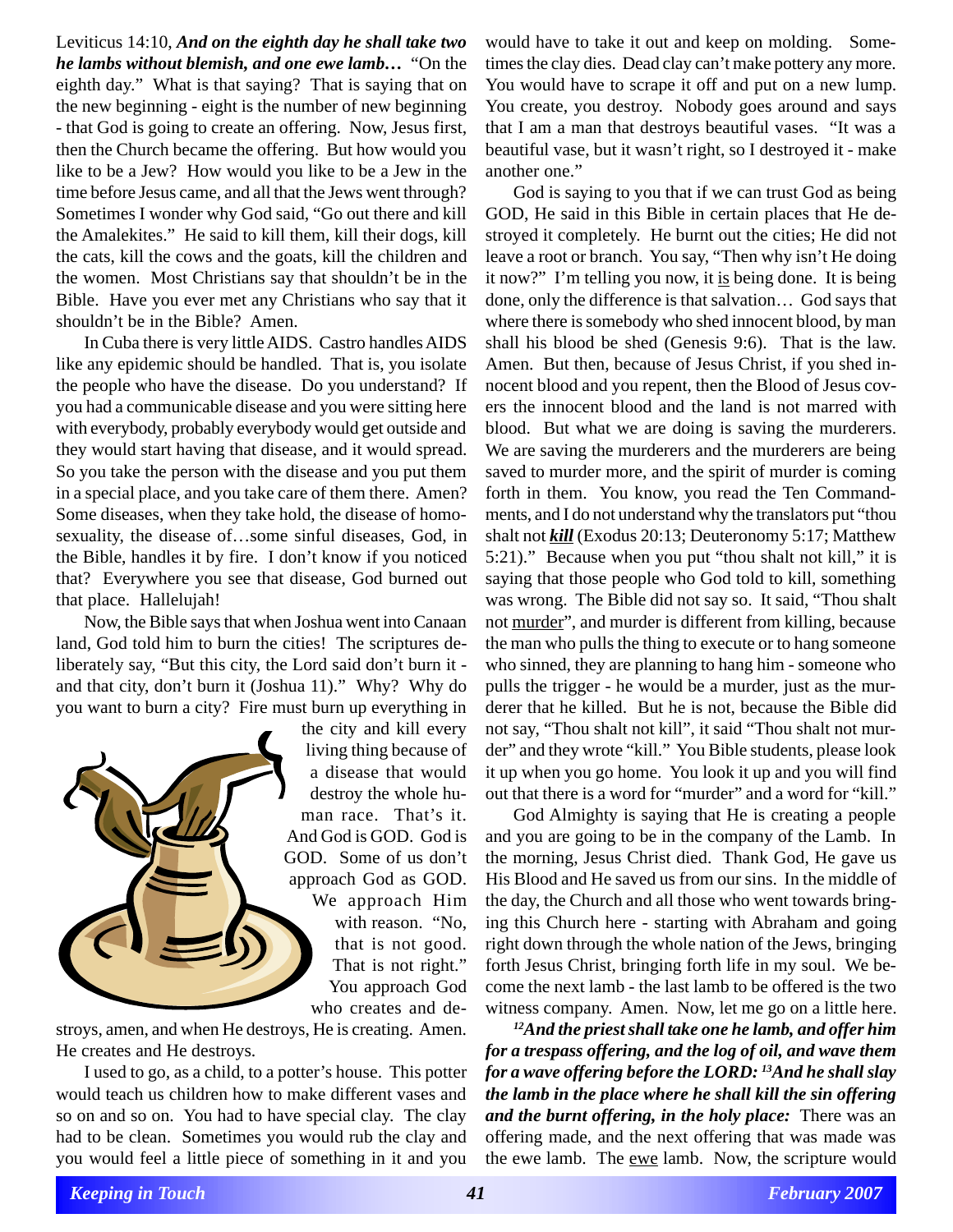never refer to Jesus as a "she" lamb, so what God is doing is saying that He has a Church that is going to be walking in His footsteps, and walking in His precepts, a Church that will lay down their lives to bring in the harvest of God. This is what the ewe lamb is. But then, He said that there is another lamb to be offered in the evening, and that lamb is all the lambs put together - because another he lamb… Let me take you to Revelation. Let us go to Revelation 12 where the woman brings forth the manchild - Hallelujah! I jump ahead, because I want you to keep understanding what I am saying while we go along.

Revelation 12:1, *And there appeared a great wonder in heaven; a woman clothed with the sun, and the moon under her feet, and upon her head a crown of twelve stars: 2 And she being with child cried, travailing in birth, and pained to be delivered. 3 And there appeared another wonder in heaven; and behold a great red dragon, having seven heads and ten horns, and seven crowns upon his heads. 4 And his tail drew the third part of the stars of heaven, and did cast them to the earth: and the dragon stood before the woman which was ready to be delivered, for to devour her child as soon as it was born. 5 And she brought forth a man child, who was to rule all nations with a rod of iron: and her child was caught up unto God, and to his throne.* We are talking about a Church - a Church standing on a Church, pregnant with a Church, bringing forth a Church. And that is the LAST CHURCH, which is no longer a she Church. It is a He Church. But then, why did He change from a woman to a man? Because the Church is now having the power in Himself. Christ is part of that Church now, when you see the men in Christ, the men in God just like Jesus Christ Himself. So Jesus Christ is bringing forth a Church that will be filled with CHRIST.

So the brethren said to Him, "Lord, teach us to pray" (Luke 11:1b). "Teach us to pray; we don't know how to pray; teach us to pray." He said unto them, "When you pray, say, 'Our Father which art in Heaven, Hallowed be Thy name.' Praise You, God! Thank You for Jesus! Hallelujah! And then you say, 'Thy kingdom come. Thy will be done, **IN ME** as in Heaven.'" "In earth," He says. IN EARTH, but we don't expect it just to be in the dirt outside there. It must be in the HIGHEST EARTH, when man is filled with the power of God, and man is filled with the fullness of God, and Christ is reigning! I hear you singing, "Thy throne, O Lord, is forever," and I am there smiling. You don't know what you are saying. The throne of God will be in your heart. He said, "You will be the throne of God, the temple of the living God, and I will create an everlasting temple." If the temple is everlasting, then He can give you everlasting promises. You see? So if we understand the Word of God - it is just one Word, and

right through and through we can see the Word of God bringing forth life everywhere.

Know who you are! Have a Godly ambition! Don't let sin take you! When the man Joseph was faced with sin, he was tempted - that woman had been looking at him long ago. He knew she had a crush on him. Yes, and he was tempted. When she grabbed him, he knew that was the moment of truth. In his mind, "How can I do this great sin and sin against my God?" (Genesis 39:9). That means that he thought of it. Yes, he thought of just submitting to her. He would have a great time in the palace. Amen. But before him he was faced with death. To resist her would be death, because she was going to lie about him anyhow. And so he said, "I would rather die."

Brethren, God is asking you now to give up your lives. Make your life an offering now to God. Make up your mind now that you would rather die than submit. And more than that, God is calling a people to be His precious treasure, and I want to be the precious treasure. There are a lot of other things that I can

be. I'm saying, "Lord God, if so and so, if this action, if that action is standing on my rights over here, it is going to take away my being that precious treasure - I'd rather die. I'd rather die."

I told you the story of

how I made up my mind to die. I decided to die. I stopped eating because the youthful lust that was within me would have destroyed what God was doing to me, and I was at a crossroads just like Joseph. I said, "Let me die, my God." I stopped eating for forty days. God sat down there and watched me. He was watching me to see if I would break down, but I was determined. Blood was coming through my mouth. I was coughing so hard I couldn't hold myself down on the bed. I was just coughing and the blood was just spattering out. I refused to drink water. Some of the willing workers, a band of women from the church, came in. One powerful woman held me down. She took a spoon with water and put it in my mouth. And they took a cornmeal poultice and put it on my chest. I couldn't help myself. I was weak. And when they had gone, God came to me. He had a chart and was showing me how I was going up the hill. He took up the chart and put it down and said, "Turn back." Amen. Hallelujah! Praise God.

So we see then that scripture has us, but I want to in-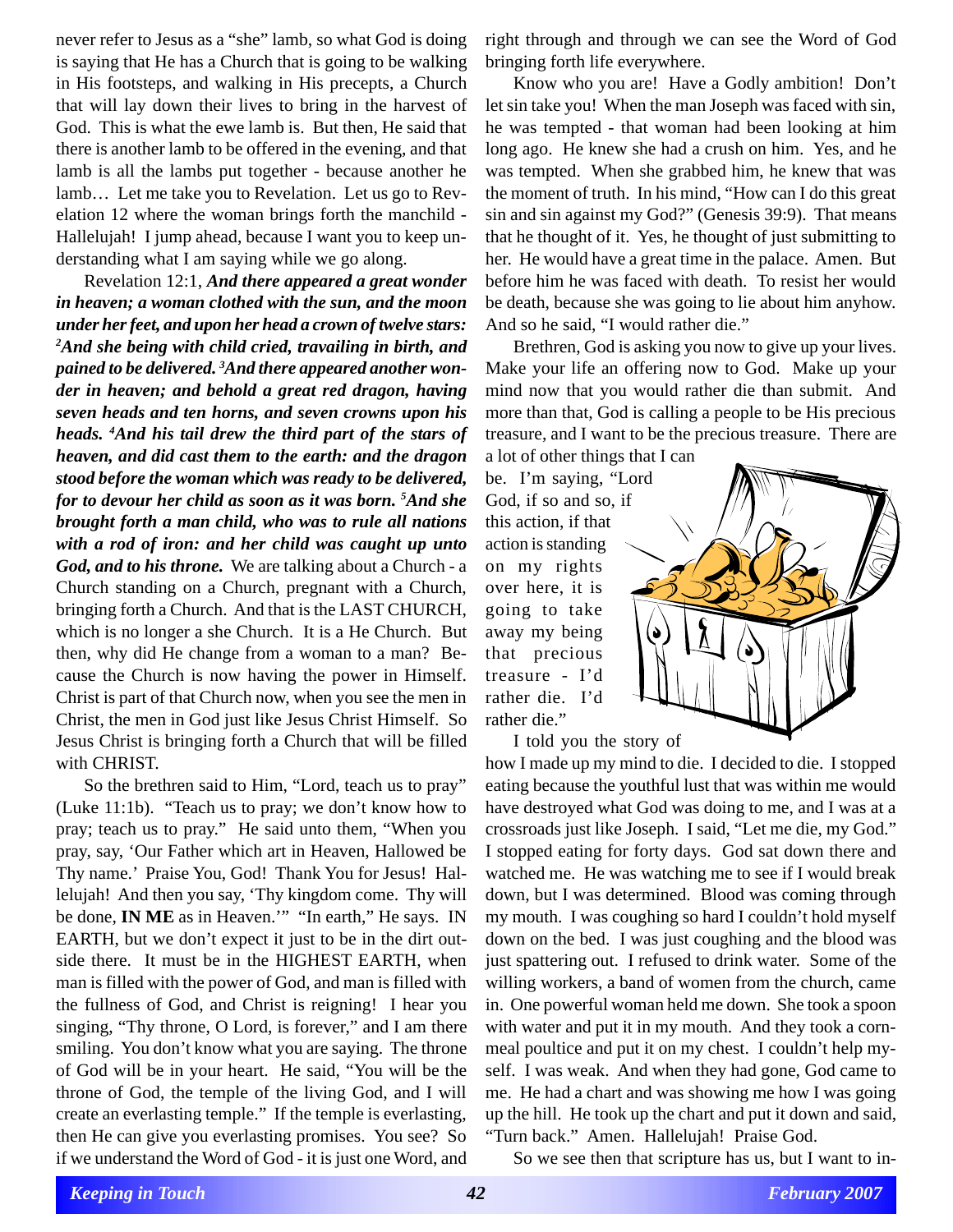delibly mark you with these scriptures. There is a scripture in Numbers 19 that I want you to see. Numbers 19:2, *This is the ordinance of*

*the law which the LORD hath commanded, saying, Speak unto the children of Israel, that they bring thee a red heifer without spot, wherein is no blemish, and upon which never came yoke: 3 And ye shall give her unto Eleazar the priest, that he may bring her forth without the camp, and one shall slay her before his face: <sup>4</sup> And Eleazar the priest shall take of her blood with his finger, and sprinkle of her blood di-*

144,000  $144 = 12 \times 12$ 12 = completion  $12x12 =$ completed man in a completed body  $12x12 = 144$  $144 =$  Width of the wall of the New Jerusalem  $0 =$  the seed =  $Christ$  $000 =$  fulness of  $Christ$ 

*rectly before the tabernacle of the congregation seven times:* y o u get 144. The scripture

All right. Praise God. We won't read the whole thing, but let me tell you the story. They take this red heifer and they burn her to ashes, everything. Then they collect the ashes and they mix them with water and they wash out the tabernacle with it. What is the meaning of that? Remember, it is a heifer. It could not be Jesus Himself. God is talking about the Church in the last day, the final cleansing of the temple, when the Church will be burnt with fire. Yes. Going through death, and being used to finally make a final washing of the temple of God. I need to remind you that some of the people who belong to God, they are out there in the bars today drinking. They are out there carousing. They are in Las Vegas. They are working in hell right now. "And them also will I bring saith the Lord God" (John 17:20). Hallelujah. Yes. So that is one scripture that I wanted you to see.

Turn to the last scripture now in Revelation 14. You can't have a good message unless it ends in Revelation. And you tell me what this means, for somebody doesn't believe the Word. But God bless you. God bless us all. God help us to understand the Word of God. Revelation 14:1, *And I looked, and, lo, a Lamb stood on the mount Sion, and with him an hundred forty and four thousand, having his Father's name written in their foreheads.* Having His name AND His Father's name written in their foreheads. The Greek says, Ôïõ ðá?ñïò áõ?ïõ (*tu patros a tu*). His name, His Father's name, and His name (Strong's Concordance #s G846, G3962, G3686). That is to say, the nature of God is now written in their minds. Amen. You

receive now the mark of God. It is impossible now to get the mark of the beast; you can't be a beast anymore. Amen. He said, "…an hundred forty and four thousand." I want

means. "An hundred forty and four thousand." "Having his Father's name and His name." When we are talking about the Father's name, we are talking about the nature of God AND the nature of Christ written in their foreheads.

144 equals 12 x 12. 12 equals completion. 12 by 12 means the completed man in a completed body. So the completed man is 12 and the completed body is 12, and it is 12 multiplied by 12, so

to show you what that

says that 144 cubits is the width of the wall of the New Jerusalem (Revelation 21:17). So, if you understand the whole thing, you will understand how true this is. Now, the zero equals the seed, which equals Christ. In scripture, anything that is repeated three times is the fullness. So, 000 equals the fullness of Christ. So then, what are we seeing? Jesus Christ, the Lamb, was standing on Mount Zion. Now, *zayin* is the  $7<sup>th</sup>$  letter of the Hebrew language. It's value is 7 and it means perfection. So the Zion company is the "perfected man." God uses that word *Sion* to show His strong ones, His completed man. David created the city of Zion, all by the revelation of God.

Now here we are then where it speaks of Jesus Christ, the Lamb. They refer to Jesus in scripture as many different things. For instance, one place He is referred to as a Lion (Revelation 5:5). But this place He is referred to as a Lamb. So what is the meaning of that? He is in His capacity as dying for our sins as an offering. Right? So Jesus Christ, the Lamb is standing on Mount Zion. He is standing upon the perfection now, and with Him - He is not alone - He has a lot more like Himself, the Zion Company, standing with Him. The completed man in the completed body, in the nature and the fullness of Christ, with the nature of God the Father in his forehead and in his mind and Christ IN him. That is the meaning of the 144,000.

So if anybody tells you that 144,000 is a natural number and it means Jews or anything like that, you will know that he is uninformed. This information came from God. God made me a student and He sat down with me for 7